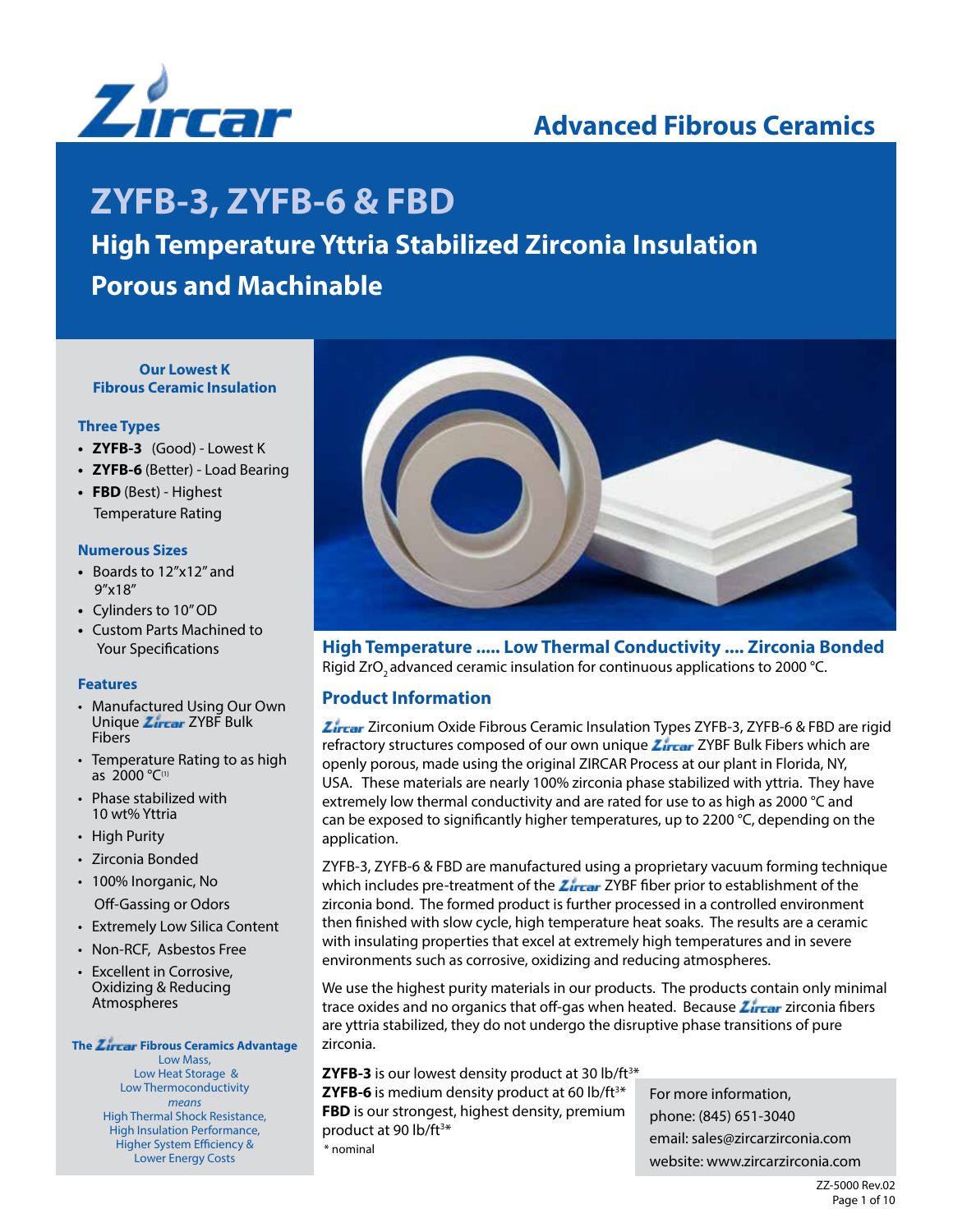# **Product Type ZYFB-3** 30 lb/ft<sup>3</sup>

### **Up to 1800 °C**

**ZYFB-3** is our lowest density **Zircar** Zirconium Oxide Fibrous Ceramic Insulation product at 30  $lb/ft<sup>3</sup>$ . It is rated for up to 1800 °C use in unloaded applications and can intermittently withstand higher temperatures for short periods without compromising its stability. ZYFB-3 is exceptional because it has the lowest thermoconductivity (k) at extreme temperatures of any fibrous ceramic insulation on the market today.

**ZYFB-3** is manufactured using our **Zircar** ZYBF Bulk Fiber. Physically, it is a soft material that has the fragility of a lightweight, porous, powdery, chalk. When handled, finger impressions can be made in the material with slight pressure and fiber sloughing is obvious. ZYFB-3 is easily machineable but is not recommended for parts that require tight tolerances. ZYFB-3 is superior as a backup insulation, supported setter, fixture or shield.

**ZYFB-3 is excellent for applications where the lowest heat flow is critical and physical strength or load bearing capability is not a requirement of the application.** 



# **Product Type ZYFB-6** 60 lb/ft<sup>3</sup>

### **Up to 1800 °C**

**ZYFB-6** is the medium density product in our ZrO $_2$  line at 60 lb/ft<sup>3</sup>. It is rated at 1800  $\degree$ C and can also remain stable to temperatures up to 2200 °C for short periods of time. ZYFB-6 has extremely low heat flow at high temperatures, has good hot strength up to 1400 °C, and is able to support loads up to twice its weight at temperature.

**ZYFB-6** is formed with fibers pre-treated to be shorter than our regular *Zircar* ZYBF bulk fiber. Vacuum forming the shorter fiber results in a heavier product that is >5x stronger in compressive strength and >3x stronger in flexural strength than ZYFB-3.

**ZYFB-6** is also physically like a soft chalk but it is denser, harder and less porous than ZYFB-3. Although fiber sloughing is still evident in ZYFB-6, it is much less friable than ZYFB-3 and takes more effort to make a finger impression in this product. ZYFB-6 is easily machinable and can maintain tight tolerances.

**ZYFB-6 is an excellent selection when a light weight, medium density, machinable, high temperature insulation with extremely low thermoconductivity is required.**





Zircar Zirconia, Inc. 87 Meadow Road P.O. Box 287 Florida, New York 10921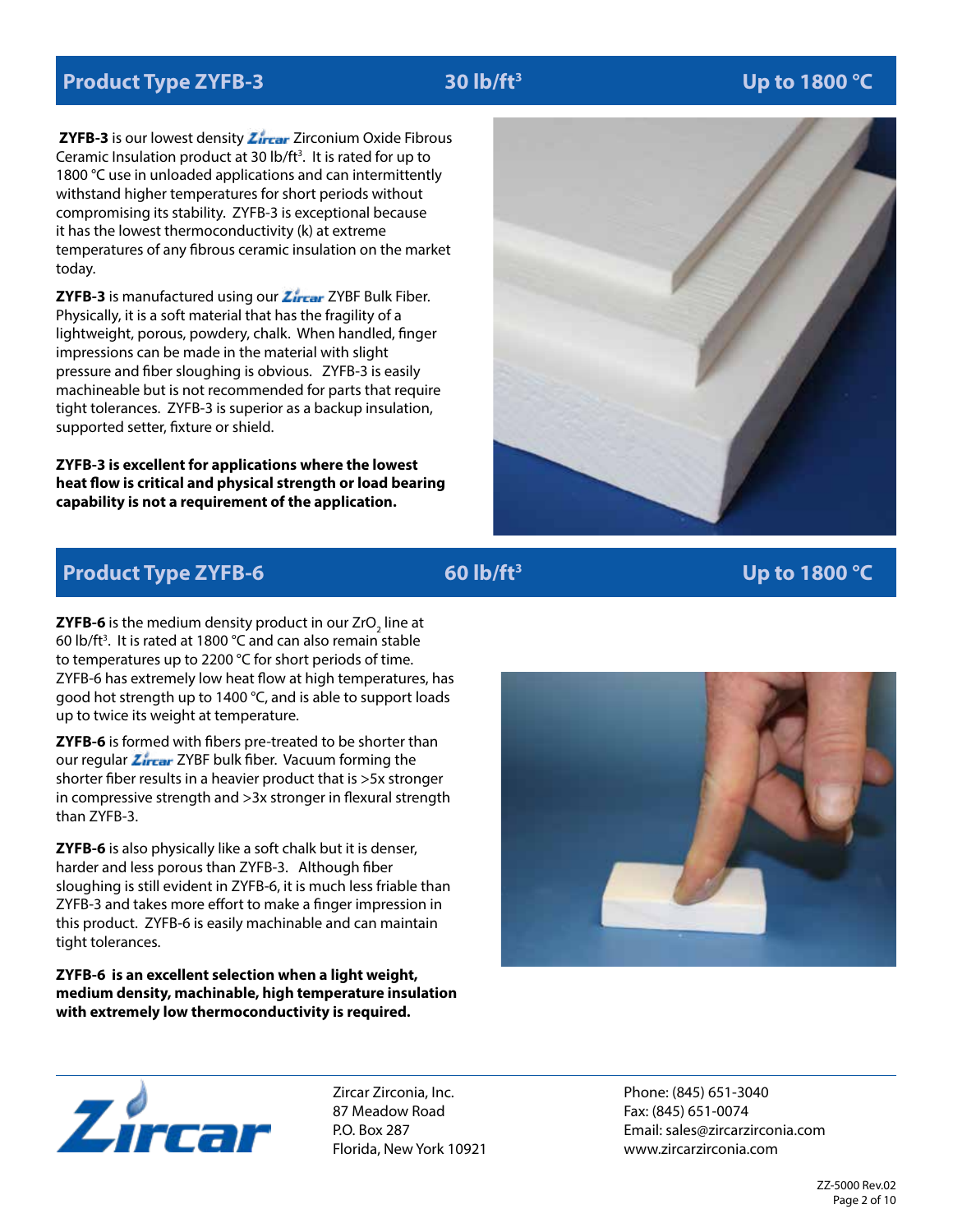### **Product Type FBD** 90 lb/ft<sup>3</sup>

### **Up to 2000 °C**

**FBD** is our premium Zirconium Oxide Fibrous Ceramic and is the best selling material in our rigid insulation product line. FBD is known worldwide as the fibrous  $ZrO_2$  insulation of choice.

FBD has a nominal density of 90 lb/ft<sup>3</sup> and our highest continuous use temperature rating up to 2000 °C, depending on the application. The material has very little shrinkage and has good hot strength enabling it to be useful in applications which may require a self supporting material. FBD remains dimensionally stable to 2000 °C and can be pushed to even higher temperatures if your application can tolerate sintering.

The *Lirear* fiber used to manufacture FBD undergoes multiple processing and heat treatments. It is composed of highly sintered fiber with the shortest fiber length contained in any of our rigid ZrO<sub>2</sub> products. The finished FBD product is a tightly bonded, nearly dust free, hard, strong fibrous ceramic.

Physically FBD is like a dense, hard chalk and has very little of the fiber sloughing usually associated with fibrous ceramics. If the "finger test" were applied to FBD you should expect to break your digit before making an indent in this material. FBD is strong, it has 35x the compressive strength and 14x the flexural strength of our lower density ZYFB-3 material.

FBD is the least porous, least dusty, most tightly bonded, most stable, most sintered, and strongest **Zircar** zirconium oxide fibrous ceramic product manufactured. The tight bonding enables us to machine FBD to very tight tolerances. Solid carbide, carbide tipped, or diamond tipped tooling is recommended to cut through the material. FBD is the only material in our rigid ZrO<sub>2</sub> product line that we do not consider to be inherently fragile.

FBD has exceptional resistance to oxidizing and reducing atmospheres at high temperatures and to most corrosive environments. It holds up to molten alkali metal chlorides and carbonates at temperatures as high as 700 °C and can withstand aqueous solutions of alkali metal hydroxides at temperatures as high as 230 °C. FBD will tolerate exposure to inorganic acids at their boiling point for short lengths of time.

**Zircar** FBD contains no organic binders, produces no smoke or odor, and undergoes no physically disruptive phase transitions when heated. FBD is engineered to go to the limit and is the ultimate in Zirconium Oxide Fibrous Ceramics.









Zircar Zirconia, Inc. 87 Meadow Road P.O. Box 287 Florida, New York 10921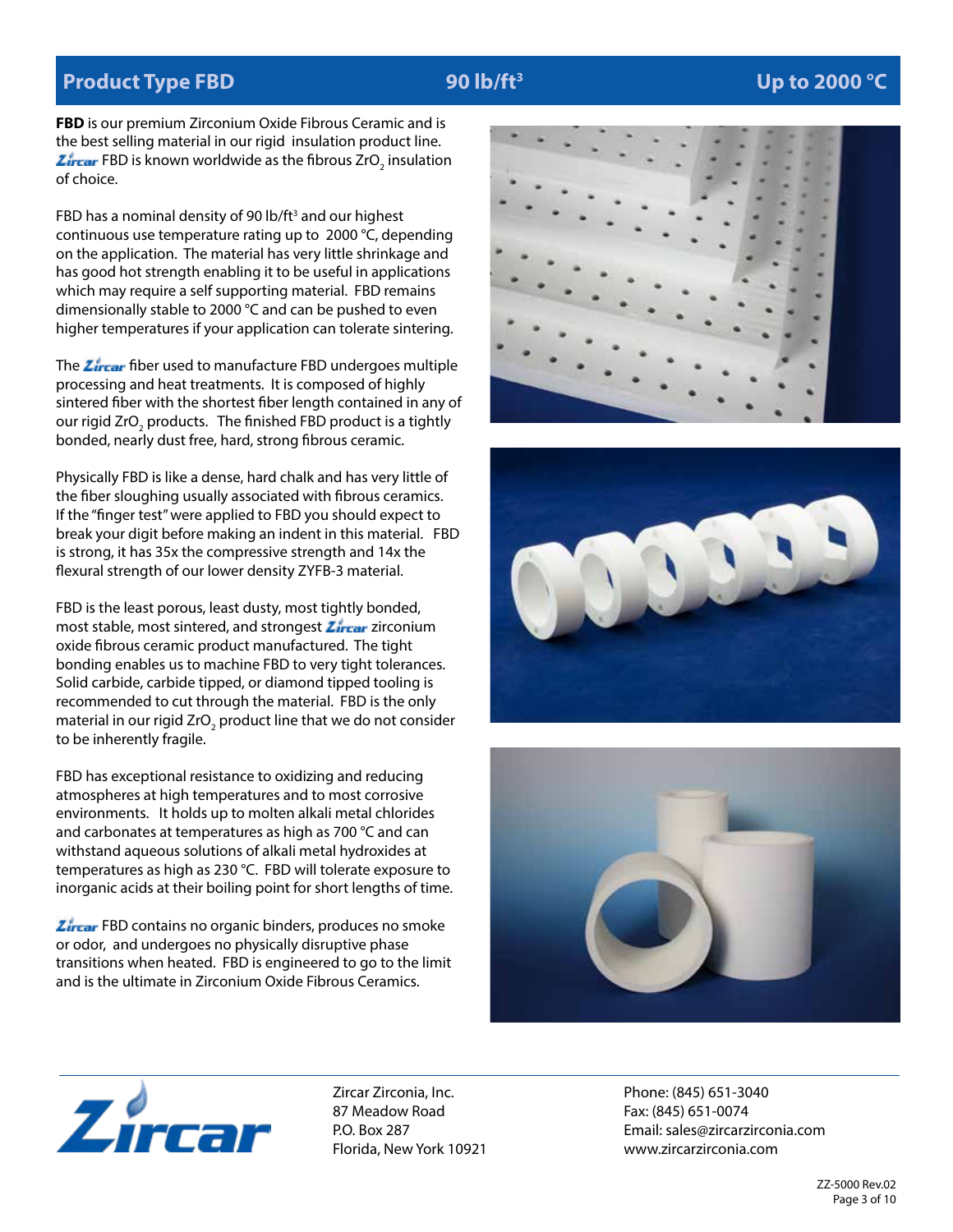| <b>Properties &amp; Characteristics</b>                                    |                                                      |             |             |  |  |
|----------------------------------------------------------------------------|------------------------------------------------------|-------------|-------------|--|--|
| <b>Properties (Nominal)</b>                                                | ZYFB-3                                               | ZYFB-6      | <b>FBD</b>  |  |  |
| Color                                                                      | White                                                |             |             |  |  |
| Bulk Density, lb/ft <sup>3</sup> (g/cm <sup>3</sup> )                      | 30 (0.48)                                            | 60 (0.96)   | 90 (1.4)    |  |  |
| Porosity, %                                                                | 92                                                   | 84          | 76          |  |  |
| Rated Continuous Use Temperature, °C (°F)                                  | 1800 (3272)                                          | 1800 (3272) | 2000 (3632) |  |  |
| Maximum Use Temperature, °C (°F) (1)                                       | 2200 (3992)                                          |             |             |  |  |
| Melting Point, °C (°F)                                                     | 2590 (4694)                                          |             |             |  |  |
| Flexural Strength, MPa (psi) Normal to Fiber Plane                         | 0.60(85)                                             | 2.10(300)   | 8.27 (1200) |  |  |
| Compressive Strength, MPa (psi) @ 10% Compression<br>Normal to Fiber Plane | 0.29(42)                                             | 1.59(230)   | 5.52 (800)  |  |  |
| Outgassing in Vacuum                                                       | Nil                                                  |             |             |  |  |
| Thermal Expansion Coefficient RT-1425 °C (2600 °F)                         | 10.7x10 <sup>-6</sup> / °C (6x10 <sup>-6</sup> / °F) |             |             |  |  |
| Dilatometric Softening Temperature at 10 psi °C (°F)                       | 1180 (2156)                                          | 1240 (2264) | 1400 (2552) |  |  |
| Linear Shrinkage, % (Perpendicular to Thickness)                           |                                                      |             |             |  |  |
| 1 hour at 1650 °C (3002 °F)                                                | 1.2                                                  | 1.0         | 0.0         |  |  |
| 24 hours at 1650 °C (3002 °F)                                              | 2.8                                                  | 1.7         | 0.9         |  |  |
| <b>Thermal Conductivity, k (Parallel to Thickness)</b>                     |                                                      |             |             |  |  |
| W/mk (BTU/hr ft <sup>2</sup> °F/inch) at 400 °C (752 °F)                   | 0.08(0.6)                                            | 0.12(1.6)   | 0.24(1.7)   |  |  |
| W/mk (BTU/hr ft <sup>2</sup> °F/inch) at 800 °C (1472 °F)                  | 0.11(0.8)                                            | 0.19(1.3)   | 0.26(1.9)   |  |  |
| W/mk (BTU/hr ft <sup>2</sup> °F/inch) at 1100 °C (2012 °F)                 | 0.14(1.0)                                            | 0.22(1.5)   | 0.31(2.1)   |  |  |
| W/mk (BTU/hr ft <sup>2</sup> °F/inch) at 1400 °C (2552 °F)                 | 0.19(1.3)                                            | 0.25(1.7)   | 0.33(2.3)   |  |  |
| W/mk (BTU/hr ft <sup>2</sup> °F/inch) at 1650 °C (3002 °F)                 | 0.24(1.7)                                            | 0.27(1.9)   | 0.35(2.5)   |  |  |
| Specific Heat (BTU/lb °F)                                                  | 0.18                                                 |             |             |  |  |
| <b>Chemical Composition (Nominal)</b>                                      |                                                      |             |             |  |  |
| <b>Oxide</b>                                                               | Wt%                                                  |             |             |  |  |
| ZrO <sub>2</sub> <sup>(2)</sup>                                            | 90                                                   |             |             |  |  |
| $Y_2O_3$                                                                   | 10                                                   |             |             |  |  |
| <b>Typical Impurities</b>                                                  |                                                      |             |             |  |  |
| HfO <sub>2</sub>                                                           | $1$ to $2$                                           |             |             |  |  |
| SiO <sub>2</sub>                                                           | 0.12                                                 |             |             |  |  |
| TiO <sub>2</sub>                                                           | 0.14                                                 |             |             |  |  |
| CaO                                                                        | 0.09                                                 |             |             |  |  |
| MgO                                                                        | 0.03                                                 |             |             |  |  |
| Fe <sub>2</sub> O <sub>3</sub>                                             | 0.04                                                 |             |             |  |  |
| AI <sub>2</sub> O <sub>3</sub>                                             | 0.01                                                 |             |             |  |  |
| Na <sub>2</sub> O                                                          | 0.01                                                 |             |             |  |  |

(1) Maximum use temperature is dependent on variables such as the chemical environment and stresses; both thermal and mechanical.  $^{(2)}$ 1-2% weight hafnia (HfO<sub>2</sub>) occurs naturally with zirconia (ZrO<sub>2</sub>) and does not affect performance.



Zircar Zirconia, Inc. 87 Meadow Road P.O. Box 287 Florida, New York 10921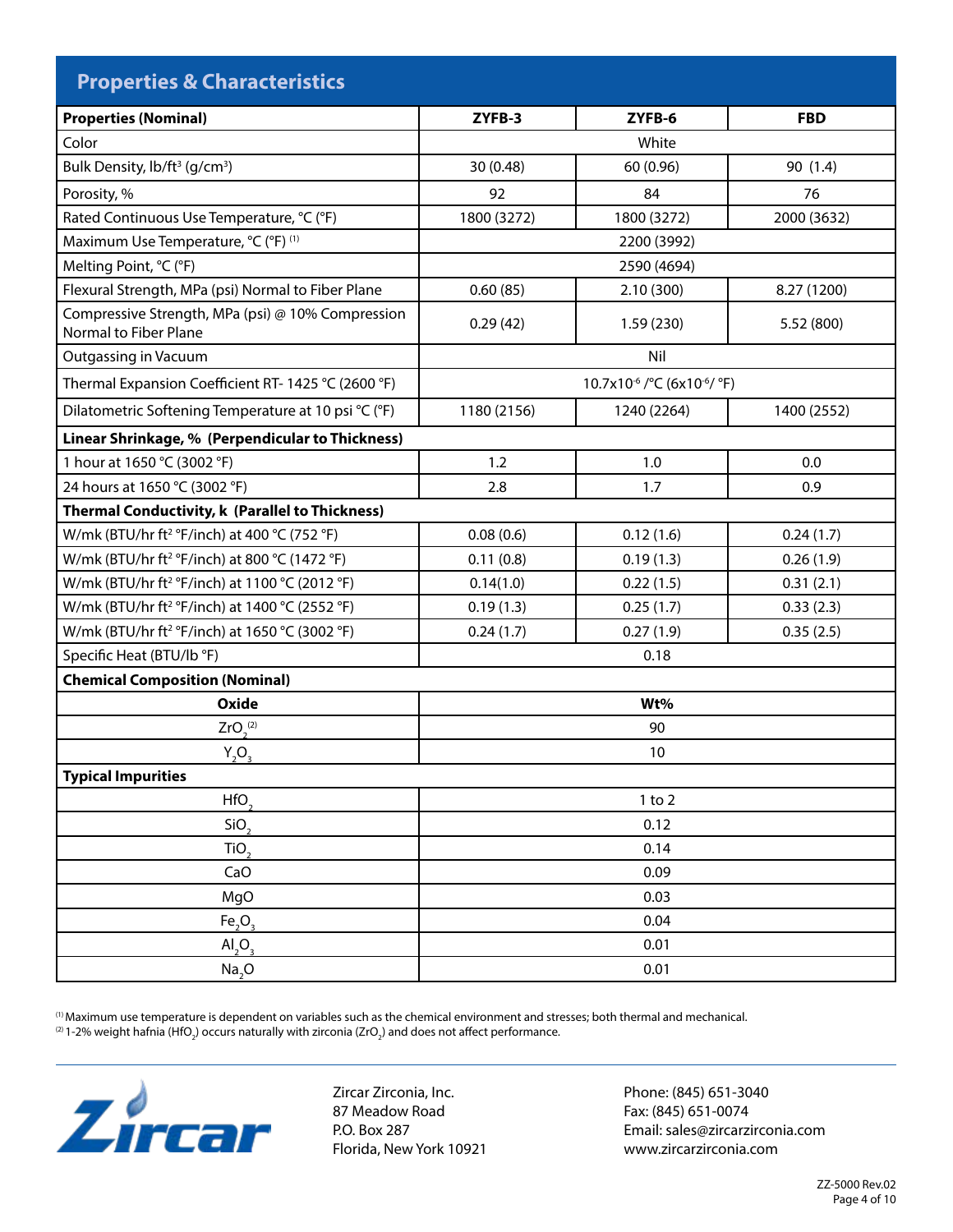### **What Makes Our Zirconia Unique?**

The products we manfacture at Zircar Zirconia, Inc. are unique due to the open and closed porosity of our zirconium oxide fibers. This is a one-of-a-kind porosity and is exclusive to *Zircar* . Our products are the best performing ZrO<sub>2</sub> fibrous ceramics in the industry, outperforming all others when challenged with extreme temperatures and severe environments. The micrographs below illustrate the uniqueness to our materials.

The micrographs in the top row show the very porous nature and lengths of the individual fiber used in our different product types. ZYFB-3 is manufactured using a relatively long fiber, ZYFB-6 with a shorter fiber, and FBD with the shortest. FBD is the highest density, lowest porosity, highest strength material of the three products.

The top row micrographs also illustrate the serrated structure which is characteristic of all of our *Zircar* zirconia fibers. The fibers are preferentially arranged parallel to the vacuum formed board face creating anisotropic behavior. Vacuum formed ceramic fiber boards exhibit lower compressive strength and thermal conductivity perpendicular to the fiber plane while shrinkage is greater. Boards have the fiber plane parallel to their faces, cylinders have their fibers aligned perpendicular to the radius of the cylinder. Custom cylinders and boards can be manufactured with fiber orientation as required for your application.

The micrographs on the bottom show the highly sintered exterior and porous interior structure of the individual fibers. Note that because FBD is processed at a very high temperature, the individual fiber grains grow to be almost as large as the fiber diameter and meld into a very smooth, highly sintered microstructure.



### **Product Micrographs**



Zircar Zirconia, Inc. 87 Meadow Road P.O. Box 287 Florida, New York 10921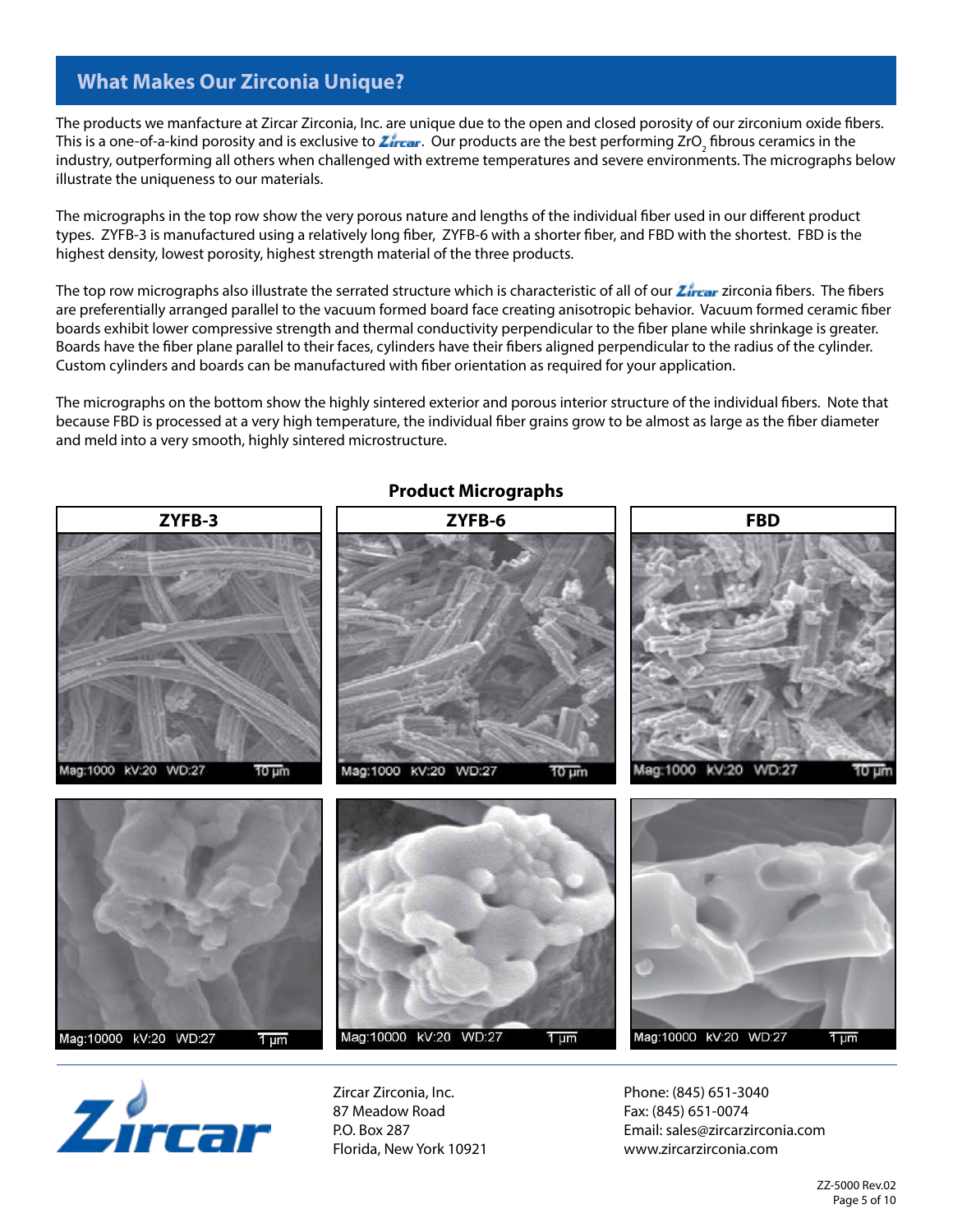## **Facts About Our Zirconium Oxide**

- $\blacksquare$   $\blacksquare$   $\blacksquare$   $\blacksquare$   $\blacksquare$   $\blacksquare$   $\blacksquare$  fibrous ceramics are manufactured using the original ZIRCAR Process which was devloped by Bernie H. Hamling (BHH) while at Union Carbide Corp. in Sterling Forest, NY. In 1974 BHH purchased the patents for the process and began ZIRCAR Products, Inc. Over the years the name ZIRCAR became synonymous with high quality advanced fibrous ceramics. In July 2000 Zircar Zirconia, Inc. purchased Bernie's zirconia business and to this day still uses his original process. Although Bernie is no longer with us, we think of him often and are grateful for the opportunity to continue his legacy in the ceramics industry. Thank you BHH.
	- At very high temperatures in vacuum and inert or reducing atmospheres, zirconia loses a small amount of oxygen. The reaction results in a color change from white to gray but most other properties remain essentially unchanged and insulation effectiveness is not impaired.
- 1 to 2% hafnium oxide, HfO<sub>2</sub>, occurs naturally with zirconium oxide. Hafnia is sometimes referred to as zirconia's twin because of structrual similarities.
- Zirconia has the lowest thermal conductivity of any commercial refractory and is one of the most studied ceramic materials in the world.



• Upon heating unstabilized zirconia undergoes disruptive phase changes. At room temperature unstabilized ZrO<sub>2</sub> adopts a monoclinic crystal structure and transitions to tetragonal and cubic at higher temperatures. The volume expansion caused by the cubic to tetragonal to monoclinic transformation induces large stresses which cause cracking on cooling. The addition of yttria eliminates the phase transitions by stabilizing the tetragonal and cubic phases. ZrO<sub>2</sub> is phase stabilized with 10 wt%  $Y_2O_3$ .



Zircar Zirconia, Inc. 87 Meadow Road P.O. Box 287 Florida, New York 10921

### **Applications**

**ZYFB-3** as hot face insulation in fused quartz processing.

**ZYFB-3** as the zone separator in directional solidification furnaces used to manufacture jet turbine blades.

**ZYFB-6** as the IR source insulation in FTIR Spectrometer.

**ZYFB-6 & FBD** as insulation in nuclear meltdown experiments.

**FBD** as gasketing in high temperature wind tunnels.

**FBD** as insulation for laser machining applications.

**FBD** as hotface insulation in solar thermochemical reactors.

**FBD** as crucible insulation in crystal growth stations.

**FBD** as oxygen / carbon protector sleeve in industrial sensors.

**ZYFB-3, ZYFB-6 & FBD** as machinable insulation for setters and fixtures in continuous and batch high temperature processes.

**ZYFB-3, ZYFB-6 & FBD** is best anywhere a lightweight, low thermal conductivity, high temperature, ZrO<sub>2</sub> advanced fibrous ceramic insulation is required.

### **Cutting & Machining Instructions**

For manual cutting, place the part on a smooth clean surface and hold it in place with gentle pressure. Small holes can be drilled in the softer ZYFB-3 & 6 by hand with a standard high speed steel twist drill rotated between the fingers. Boards can be cut with a backsaw. If close tolerances are needed, and for FBD, use a drill press and a radial arm saw. Table saws are not recommended without a carrier board since the motion of the material over the saw bed will tend to abrade away the material. For very close tolerances and large amounts of cutting, CNC machining with solid carbide, carbide tipped or diamond tipped tooling is recommended. Slow feeds and high tool rotation rates are best. It should be noted that the material is very abrasive and will cause rapid wear of high speed steel tooling which could result in an out of tolerance condition in a short period of time. Vacuum hold down is best. For FBD, very small amounts of hot glue can be used but is not recommended for ZYFB because material can be pulled away on removal. *Lircar* welcomes our customers to take advantage of our machining department's expertise for all your custom machining needs.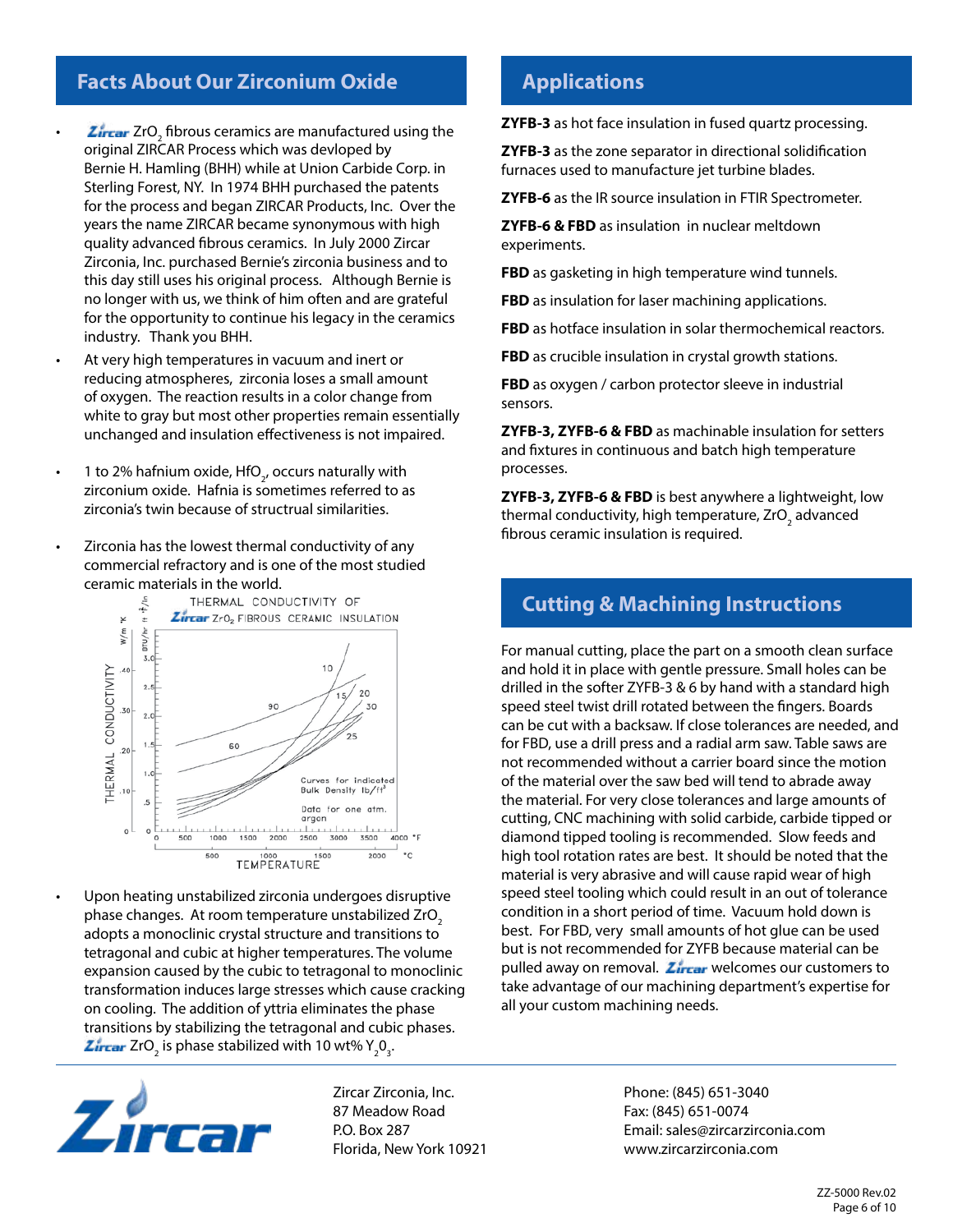# **FREE SAMPLES**

Call: 845-651-3040 email: sales@zircarzirconia.com

| <b>Product Type</b> | Item#            |
|---------------------|------------------|
| I ZYFB-3            | SAMPLE-AA        |
| <b>ZYFB-6</b>       | <b>SAMPLE-AB</b> |
| <b>FBD</b>          | SAMPLE-AD        |

Samples measure 1.8" x 2.8" x 1/2" Thick.



### **Custom Design Quotations**

# **Contact Us For A Quotation For Your Custom Part**

Call: 845-651-3040 email: sales@zircarzirconia.com **Zircar** machines custom shapes to your design specifications. Our capabilities include:

- 3D CNC Machining
	- Layered Configurations
	- Lap Joined Boards and Cylinders
- Diamond Wire Splitting of Cylinders



**Zircar** welcomes our customers to take advantage of our machining department's expertise for all your custom machining needs.



Zircar Zirconia, Inc. 87 Meadow Road P.O. Box 287 Florida, New York 10921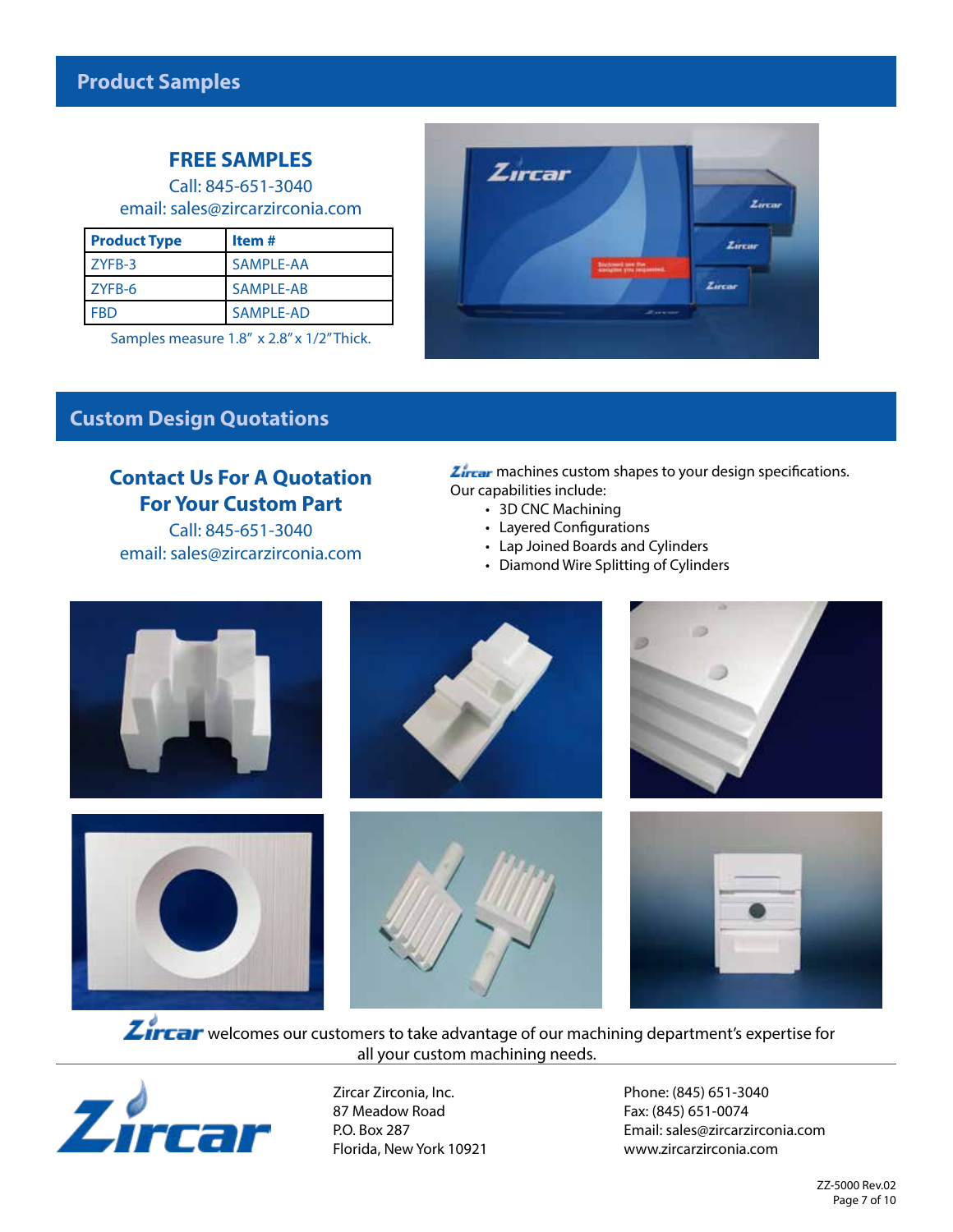FBD, ZYFB-6 and ZYFB-3 boards are available in the standard sizes shown below. We do maintain a small inventory of boards for immediate shipment, lead time for standard boards not in inventory can be as short as 1 week. Please contact our Sales Department to discuss your requirements.

### **To Place an Order**

Call: 845-651-3040 email: sales@zircarzirconia.com

# **Zirconia Boards**

| <b>Size</b>                           | <b>Item Number</b> |         |            |  |
|---------------------------------------|--------------------|---------|------------|--|
|                                       | ZYFB-3             | ZYFB-6  | <b>FBD</b> |  |
| 3.00"W x 3.00"L x 0.25"TK             |                    |         | AD009      |  |
| 3.00"W x 3.00"L x 0.50"Tk             |                    |         | AD001      |  |
| 3.00"W x 3.00"L x 0.75"Tk             |                    |         | AD002      |  |
| 3.00"W x 3.00"L x 1.00"Tk             |                    |         | AD003      |  |
| 6.00"W x 6.00"L x 0.25"Tk             | AA00.01            | AB00.01 | AD008      |  |
| 6.00"W x 6.00"L x 0.50"Tk             | AA00.02            | AB00.02 | AD004      |  |
| $6.00''$ W x $6.00''$ L x $0.75''$ TK | AA00.03            | AB00.03 | AD005      |  |
| 6.00"W x 6.00"L x 1.00"Tk             | AA00.04            | AB00.04 | AD006      |  |
| 6.00"W x 6.00"L x 1.50"Tk             | AA00.05            | AB00.05 | AD076      |  |
| 12.00"W x 12.00"L x 0.25"Tk           |                    |         | AD034      |  |
| 12.00"W x 12.00"L x 0.50"Tk           | AA009              | AB009   | AD035      |  |
| 12.00"W x 12.00"L x 0.75"Tk           | AA010              | AB010   | AD036      |  |
| 12.00"W x 12.00"L x 1.00"Tk           | AA011              | AB011   | AD037      |  |
| 12.00"W x 12.00"L x 1.50"Tk           | AA012              | AB012   | AD077      |  |
| 9.00"W x 18.00"L x 0.25"Tk            |                    |         | AD070      |  |
| 9.00"W x 18.00"L x 0.50"Tk            |                    |         | AD071      |  |
| 9.00"W x 18.00"L x 0.75"Tk            |                    |         | AD072      |  |
| $9.00''$ W x 18.00"L x 1.00"Tk        |                    |         | AD073      |  |



Zircar Zirconia, Inc. 87 Meadow Road P.O. Box 287 Florida, New York 10921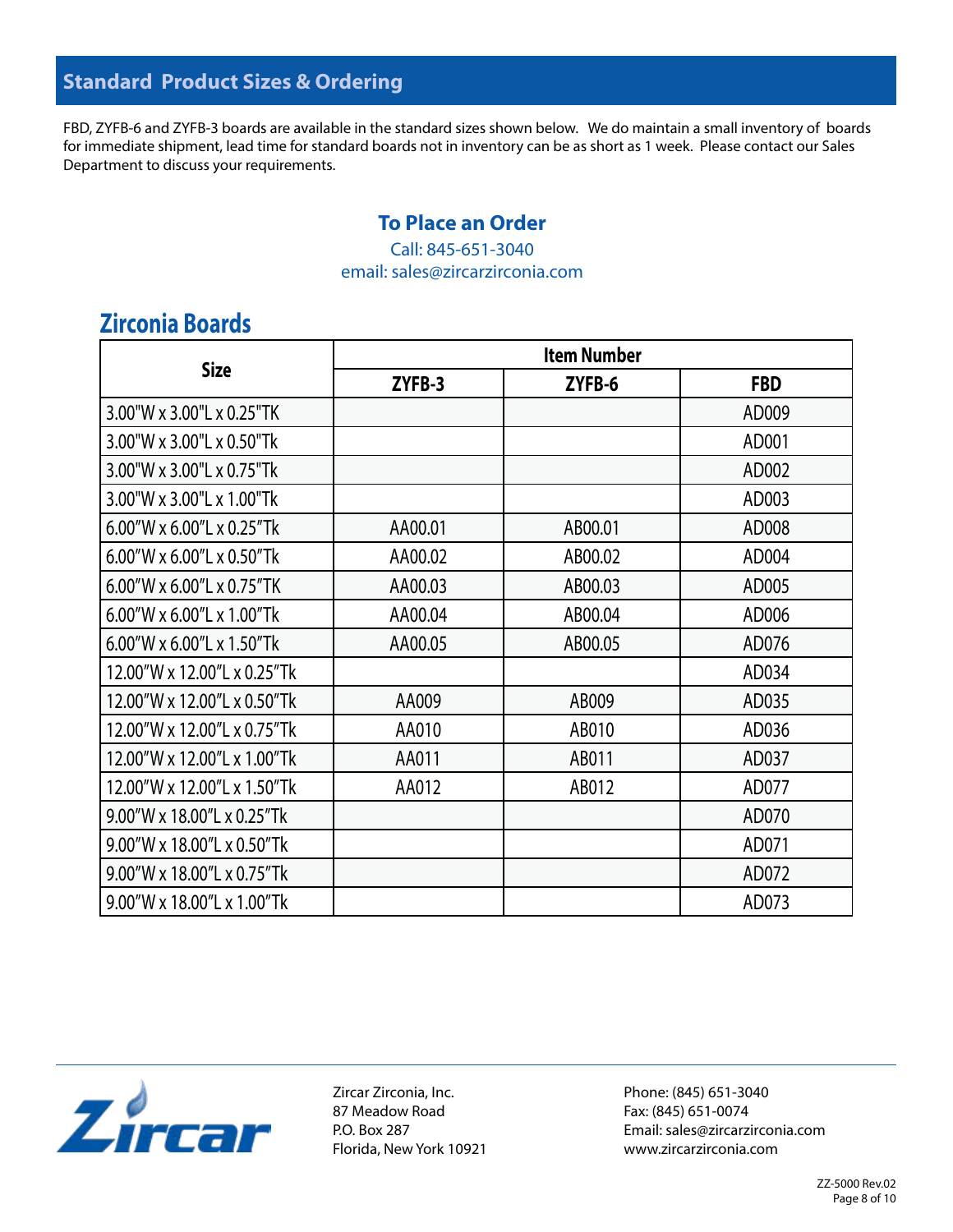# **Standard Product Sizes & Ordering (cont.)**

### **Zirconia Cylinders FBD Cylinder Size Item Number** 0.50" ID x 0.75" OD x 6.00" L AD5003 0.50" ID x 1.00" OD x 6.00" L AD5006 0.50" ID x 1.50" OD x 6.00" L AD5009 0.75" ID x 1.00" OD x 6.00" L AD500C 0.75" ID x 1.25" OD x 6.00" L AD500F 0.75" ID x 1.75" OD x 6.00" L AD500J 1.00" ID x 1.25" OD x 6.00" L AD500M 1.00" ID x 1.50" OD x 6.00" L AD500Q 1.00" ID x 2.00" OD x 6.00" L AD500T 1.00" ID x 3.00" OD x 6.00" L AD5010 1.50" ID x 1.75" OD x 6.00" L AD5013 1.50" ID x 2.00" OD x 6.00" L AD5016 1.50" ID x 2.50" OD x 6.00" L AD5019 1.50" ID x 3.50" OD x 6.00" L AD501C 2.00" ID x 2.25" OD x 6.00" L AD501 F 2.00" ID x 2.50" OD x 6.00" L AD501J 2.00" ID x 3.00" OD x 6.00" L AD501M 2.00" ID x 4.00" OD x 6.00" L AD5020  $3.00$ " ID x  $3.25$ " OD x  $6.00$ " L  $\qquad \qquad$  AD5023  $3.00$ " ID x  $3.50$ " OD x  $6.00$ " L  $\qquad \qquad$  AD5026 3.00" ID x 4.00" OD x 6.00" L AD5029 3.00" ID x 5.00" OD x 6.00" L AD5030 4.00" ID x 4.25" OD x 6.00" L AD5033 4.00" ID x 4.50" OD x 6.00" L AD5036 4.00" ID x 5.00" OD x 6.00" L AD5039 4.00" ID x 6.00" OD x 6.00" L AD5040 5.00" ID x 5.25" OD x 6.00" L AD5043 5.00" ID x 5.50" OD x 6.00" L AD5046 5.00" ID x 6.00" OD x 6.00" L AD5049 5.00" ID x 7.00" OD x 6.00" L AD504C  $6.00$ " ID x  $6.25$ " OD x  $6.00$ " L  $\qquad \qquad$  AD504F 6.00" ID x 6.50" OD x 6.00" L AD504J 6.00" ID x 7.00" OD x 6.00" L AD504M 6.00" ID x 8.00" OD x 6.00" L AD504Q 8.00" ID x 10.00" OD x 6.00" L AD510 Contact us for prices and for lead time.

ZYFB-6 cylinders are also available in numerous sizes.



Zircar Zirconia, Inc. 87 Meadow Road P.O. Box 287 Florida, New York 10921